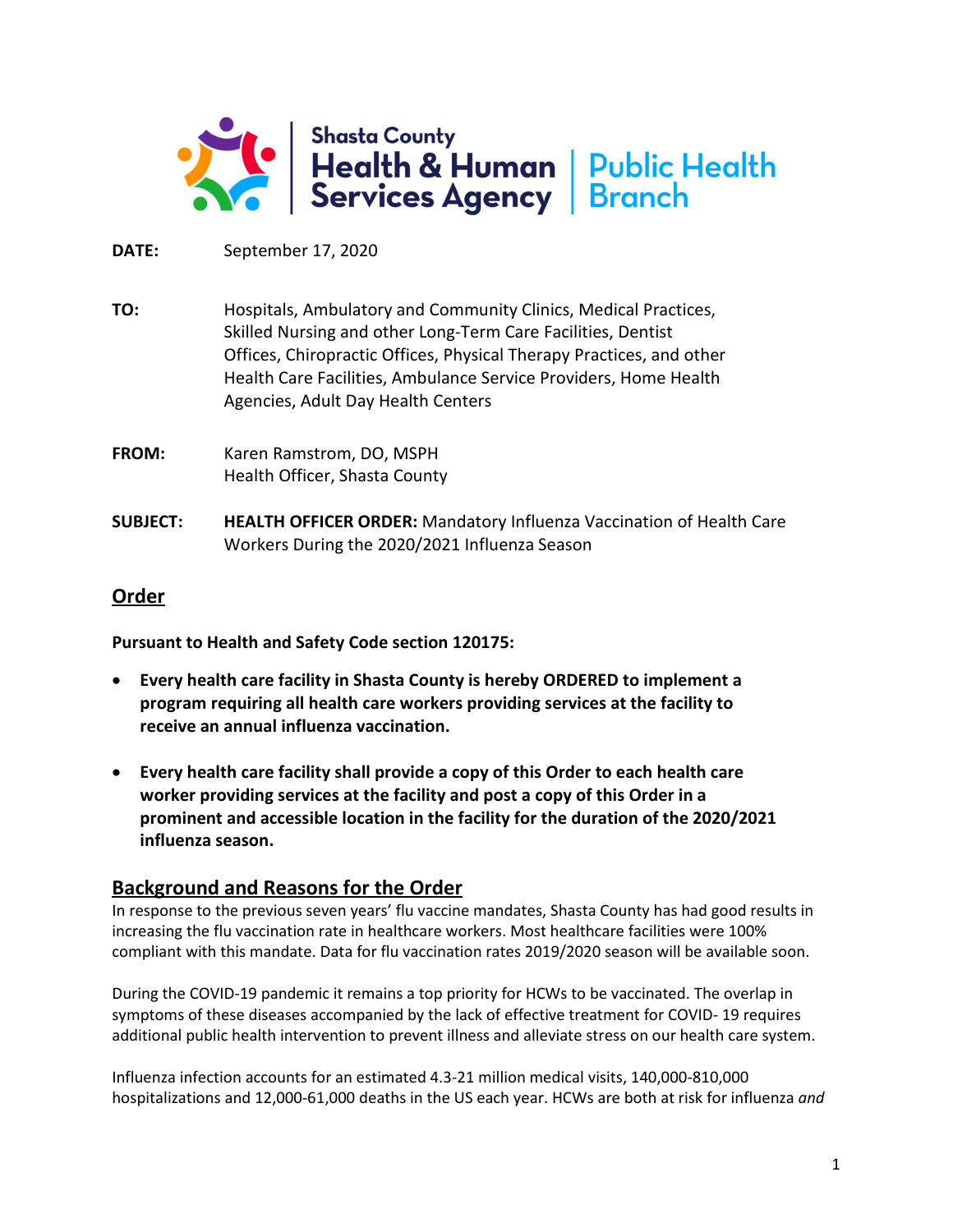can transmit the virus to their vulnerable patients, families and coworkers. Multiple studies have demonstrated that vaccinating HCWs against influenza helps to protect against illness in health care settings and reduces employee absenteeism during influenza season.

State law only requires that general acute care hospitals and certain employers offer influenza vaccinations to employees. If hospital employees decline vaccination, they are only required to sign a declination statement in lieu of vaccination. (Health & Safety Code, §1288.7, subdivision (a); California Code of Regulations, title 8, § 5199, subdivision  $(c)(6)(D)$  and  $(h)(10)$ .) While compliance rates with these laws are high, actual HCW vaccination rates in the absence of a mandate are not and may be below that which would reduce the spread of infection. Prior to the 2013 mandate, nearly 30% of Shasta County hospital employees or 900 HCW were not vaccinated against influenza.

This mandate requires influenza vaccination for all HCWs who are unable to provide an accepted medical exemption signed by an MD or DO.

Our goals are to increase rates of influenza vaccination of HCWs, reduce employee absenteeism during influenza season and reduce HCW to patient transmission of influenza.

# **Facilities Subject to the Order**

This order applies to hospitals, ambulance service providers, ambulatory and community clinics, skilled nursing and other long-term care facilities, adult day health centers, dentist offices, home health agencies, chiropractic offices, physical therapy practices andany other health care facility.

## **Definition of HCWs**

For the purposes of this order, "health care workers" or "HCWs" are persons, paid and unpaid, working in health care settings who have direct patient contact or who work in patient care areas including but not limited to physicians, nurses, nursing assistants, therapists, technicians, emergency medical service personnel, dental personnel, pharmacists, laboratory personnel, autopsy personnel, volunteers, students, contracted employees, registry and vendors. Also includes persons not directly involved in patient care but potentially exposed to infectious agents that can be transmitted to and from health care workers and patients (e.g., clerical, dietary, housekeeping, laundry, security, maintenance, administrative, billing, and volunteers). In addition to medical personnel this includes dentists, chiropractors, and physical therapists.

## **Duration of Order**

This Order applies to the 2020/2021 influenza season and future influenza seasons unless rescinded. The influenza season is defined as November 1, 2020 to April 30, 2021.

## **Compliance**

Compliance with this Order is **mandatory** for all health care facilities in the incorporated and unincorporated areas of Shasta County. Violation may result in civil enforcement or criminal penalties under Division 105 and/or Division 112 of the Health and Safety Code.

For any additional questions, please contact Stephanie Taylor, MPH, Shasta County HHSA—Public Health at 229-8406.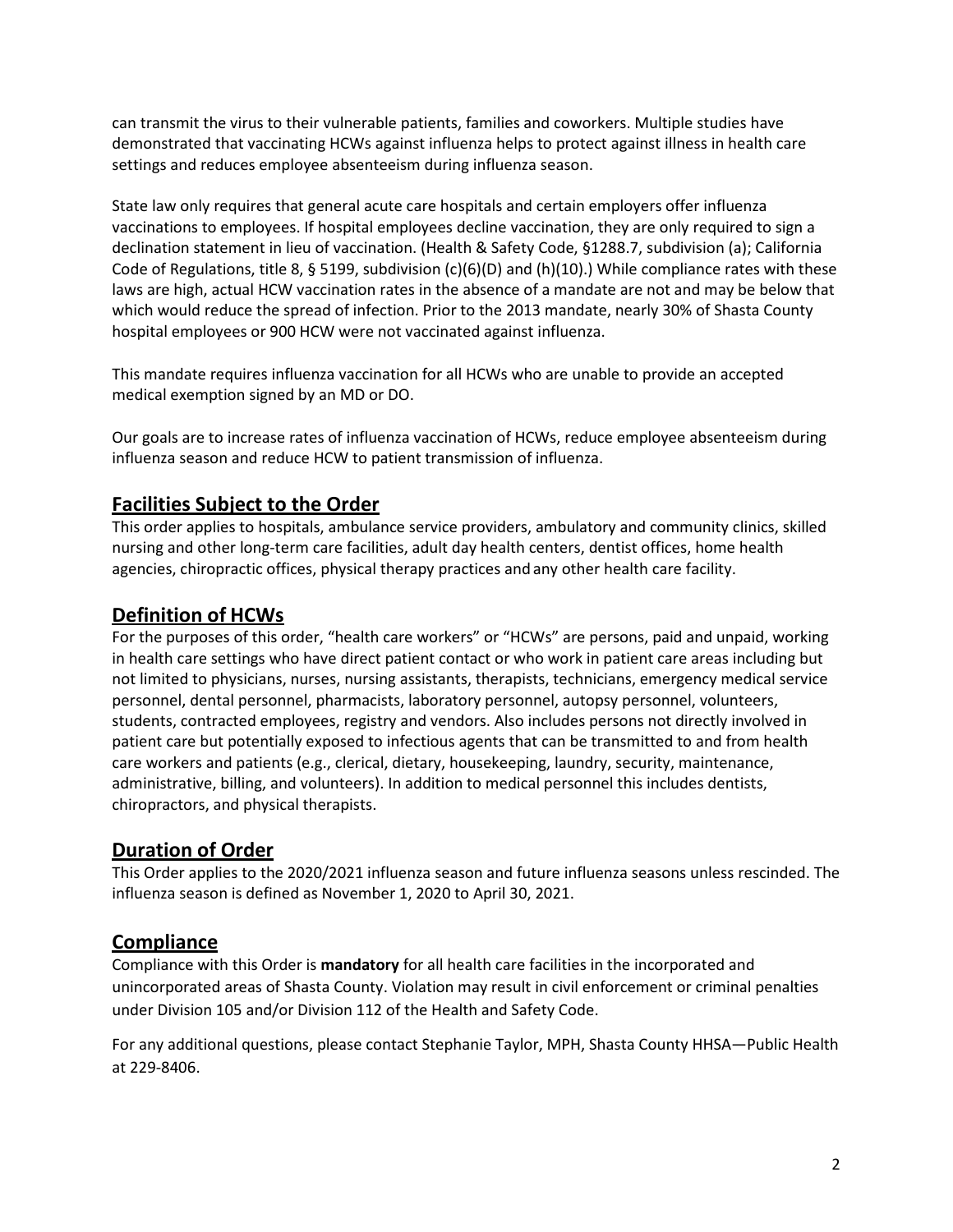# **Influenza Mandate 2020/2021 Frequently Asked Questions**

## • **Why the change from the previous mandates?**

The COVID-19 pandemic requires rigorous attention to nonpharmaceutical interventions (NPIs) as we approach the influenza season. Even though every person should be masking per the State Order and CDC recommendations for universal source control in health care settings, this may not provide enough protection with regards to exposure for both COVID-19 and Influenza.

## • **What if I decide I don't want to get the influenza vaccine and I don't meet the criteria for medical exemption?**

The Mandate is to be enforced by the employer, and they will be the one to follow up on the employee's actions.

## • **How easy is it to distinguish Influenza from COVID-19 infection?**

Many characteristics of both illnesses are similar so clinical methods to differentiate them often fail. Rapid testing for both may not be available to quickly make a diagnosis. COVID-19, Influenza, Respiratory Syncytial virus (RSV) and other respiratory viruses often are difficult to distinguish and are labeled influenza like illness (ILI).

• **If I am positive for COVID-19 should I receive the influenza vaccine?** Influenza vaccination should be delayed until approximately 2 weeks from onset of COVID-19 symptoms or the date of the positive test.

#### • **What are California's predictions for the upcoming viralseason?**

COVID-19 infection may peak during respiratory virus season, during the same time frame that we usually see an increase in influenza cases. Hospitalizations are expected to peak approximately 2-3 weeks later. This has the potential to flood the health care system with many ill individuals. Vaccination for Influenza will help prevent this situation.

## • **What is happening in the southern hemisphere?**

Influenza activity are reported at lower rates, but fewer countries are reporting data since they are focusing on COVID-19. Social distancing and wearing masks during the COVID-19 pandemic may have helped to reduce the spread of influenza viruses. Additionally, the COVID-19 pandemic has influenced health-seeking behaviors, testing priorities and capacities making interpretation of the southern hemisphere data very challenging.

Influenza A(H1N1), influenza A(H3N2), and influenza B/Victoria have been circulating. These strains are included in the influenza vaccine used in the United States.

## • **Is there an adequate supply of influenza vaccine available?**

There are plenty of doses of the vaccine available to supply the needs for this mandate and the public in general. To get vaccinated, call your medical provider or pharmacy, or contact Public Health at 530-225-5591 to make an appointment. In addition, you may attend the Public Health influenza vaccine drive-thru clinic on October 7 from 10 AM – 2 PM at the Shasta District Fairgrounds.